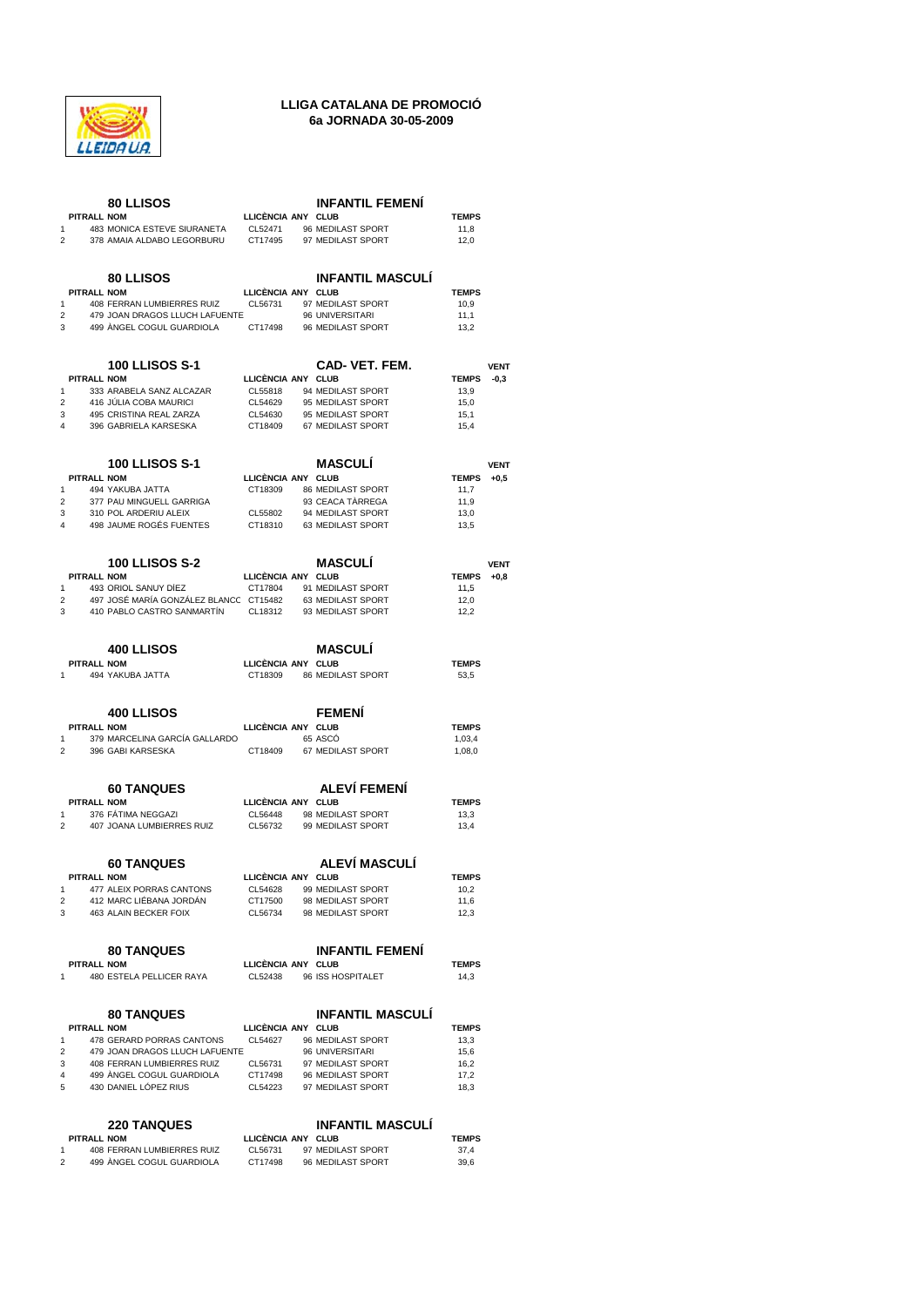|                         | <b>300 TANQUES</b>                                |                    | <b>CADET MASCULI</b>                      |                 |                                 |             |                |             |                |                       |
|-------------------------|---------------------------------------------------|--------------------|-------------------------------------------|-----------------|---------------------------------|-------------|----------------|-------------|----------------|-----------------------|
| <b>PITRALL NOM</b>      |                                                   | LLICÈNCIA ANY CLUB |                                           | <b>TEMPS</b>    |                                 |             |                |             |                |                       |
| 1<br>$\overline{2}$     | 465 ROBERTO TELLO BENEDICTO<br>TATÁN VIDAL IBÁÑEZ | CL51934            | 94 JAS SABADELL<br>95 MEDILAST SPORT      | 44,3<br>53,0    |                                 |             |                |             |                |                       |
| 3                       | ERIC BONJOCH SERRA                                | CL51925            | 94 MEDILAST SPORT                         | 55,3            |                                 |             |                |             |                |                       |
|                         |                                                   |                    |                                           |                 |                                 |             |                |             |                |                       |
|                         | <b>LLARGADA</b>                                   |                    | <b>BENJAMÍ FEMENÍ</b>                     |                 |                                 |             |                |             |                |                       |
| PITRALL NOM             |                                                   |                    | ANY CLUB                                  | 1               | 2                               | 3           | <b>MARCA</b>   |             |                |                       |
| 1                       | 373 MARINA SÚRIA ASENSIO                          | CL56061            | 2000 MEDILAST SPORT                       | 2,49            | X                               | 2,81        | 2,81           |             |                |                       |
| $\overline{\mathbf{c}}$ | LARA GIMÉNEZ BARRIOS                              | CL56061            | 2000 MEDILAST SPORT                       | 2,10            | 1,87                            | 2,24        | 2,24           |             |                |                       |
|                         |                                                   |                    |                                           |                 |                                 |             |                |             |                |                       |
| PITRALL NOM             | <b>LLARGADA</b>                                   |                    | <b>BENJAMÍ MASCULÍ</b><br>ANY CLUB        | 1               | 2                               | 3           | <b>MARCA</b>   |             |                |                       |
| 1                       | 413 SERGI LIÉBANA JORDAN                          | CT17501            | 2000 MEDILAST SPORT                       | 2,75            | 2,69                            | 3,30        | 3,30           |             |                |                       |
| $\overline{c}$          | DANIEL COGUL GUARDIOLA                            | CL55806            | 2001 MEDILAST SPORT                       | 2,63            | 2,06                            | 2,38        | 2,63           |             |                |                       |
|                         |                                                   |                    |                                           |                 |                                 |             |                |             |                |                       |
| PITRALL NOM             | <b>LLARGADA</b>                                   |                    | ALEVÍ MASCULÍ<br>ANY CLUB                 | 1               | $\mathbf{2}$                    | 3           | <b>MARCA</b>   |             |                |                       |
| 1                       | 477 ALEIX PORRAS CANTONS                          | CL54628            | 99 MEDILAST SPORT                         | 3,7             | 3,6                             | 3,89        | 3,89           |             |                |                       |
| $\overline{2}$          | 356 MARC LIÉBANA JORDAN                           | CT17500            | 98 MEDILAST SPORT                         | 3,13            | 2,31                            | 2,92        | 3,13           |             |                |                       |
| 3                       | 463 ALAIN BECKER FOIX                             | CL56734            | 98 MEDILAST SPORT                         | 2,73            | 2,57                            | 1,78        | 2,73           |             |                |                       |
|                         |                                                   |                    |                                           |                 |                                 |             |                |             |                |                       |
| <b>PITRALL NOM</b>      | <b>LLARGADA</b>                                   |                    | <b>INFANTIL FEMENI</b><br>ANY CLUB        |                 |                                 |             |                |             |                |                       |
| 1                       | <b>MAR VICO RÍOS</b>                              | CL52568            | 96 ISS HOSPITALET                         | 1<br>4,32       | 2<br>Х                          | 3<br>Х      | 4<br>4,48      | 5<br>x      | 6<br>Х         | <b>MARCA</b><br>4,48  |
| $\overline{\mathbf{c}}$ | 402 MONICA ESTEVE SIURANETA                       | CL52471            | 96 MEDILAST SPORT                         | Х               | 3,77                            | 4,14        | 3,95           | х           | X              | 4,14                  |
|                         |                                                   |                    |                                           |                 |                                 |             |                |             |                |                       |
|                         | LLARGADA                                          |                    | <b>INFANTIL MASCULI</b>                   |                 |                                 |             |                |             |                |                       |
| PITRALL NOM<br>1        | 478 GERARD PORRAS CANTONS                         | CL54627            | ANY CLUB<br>96 MEDILAST SPORT             | 1<br>4,33       | 2<br>4,14                       | 3<br>ab.    | 4              | 5           | 6              | <b>MARCA</b><br>4,33  |
| 2                       | 479 JOAN DRAGOS LLUCH LAFUENTE                    |                    | 96 UNIVERSITARI                           | 3,69            | 4,06                            | 4,11        | 3,93           | 3,91        | X              | 4,11                  |
| 3                       | ADRIÀ CALZADA ESCRIG                              |                    | 97 F.C. BARCELONA                         | 3,46            | X                               | X           | 3,62           | X           | 3,68           | 3,68                  |
|                         |                                                   |                    |                                           |                 |                                 |             |                |             |                |                       |
| PITRALL NOM             | LLARGADA                                          |                    | <b>CADET - JUVENIL FEMENI</b><br>ANY CLUB | 1               | 2                               | 3           | 4              | 5           | 6              | <b>MARCA</b>          |
| 1                       | ARIADNA CALZADA ESCRIG                            | CT16197            | 92 MEDILAST SPORT                         | X               | X                               | X           | 4,75           | X           | X              | 4,75                  |
| 2                       | <b>ISMA NEGGAZZI</b>                              | CL56447            | 95 MEDILAST SPORT                         | 3,78            | 4,00                            | 3,71        | $-0,3$<br>3,76 | X           | 3,75           | $-0,3$<br>4,00        |
|                         |                                                   |                    |                                           | $-0,5$          | $-0,1$                          | $+0,3$      | 0,2            |             |                | $-0,1$                |
|                         |                                                   |                    |                                           |                 |                                 |             |                |             |                |                       |
|                         | <b>LLARGADA</b>                                   |                    | <b>CADET MASCULI</b>                      |                 |                                 |             |                |             |                |                       |
| PITRALL NOM<br>1        | ALEIX ARNAU PASCUA.                               |                    | ANY CLUB<br>89 AA CATALUNYA               | 1<br>6,10       | 2<br>5,35                       | 3<br>ab.    | 4              | 5           | 6              | <b>MARCA</b><br>6, 10 |
|                         |                                                   |                    |                                           | $+0,2$          | $-0,1$                          |             |                |             |                | $+0,2$                |
| 2                       | <b>MANEL LAUNES LLOP</b>                          |                    | 92 ASCO                                   | Х               | 5,43                            | X           | 5,83           | X           | X              | 5,83                  |
| 3                       | PABLO CASTRO SANMARTIN                            | CL18312            | 93 MEDILAST SPORT                         | 5,51            | $+0,5$<br>5,32                  | 3,62        | $+0,3$<br>5,45 | х           | Х              | $+0,3$<br>5,51        |
|                         |                                                   |                    |                                           | $+0.8$          | $+0,3$                          | $-0,2$      | $+0,6$         |             |                | $+0,8$                |
| 4                       | JOSÉ Mª GONZÁLEZ BLANCO                           | CT15482            | 63 MEDILAST SPORT                         | X               | 4,97                            | 5,22        | X              | 5,00        | 5,24           | 5,24                  |
| 5                       | 310 POL ARDERIU ALEIX                             | CL55802            | 94 MEDILAST SPORT                         | 3,97            | $-0,3$<br>Χ                     | $-0,3$<br>X | Х              | $+0,2$<br>X | $+0,4$<br>4,31 | $+0,4$<br>4,31        |
|                         |                                                   |                    |                                           | $-0,4$          |                                 |             |                |             | $+0,1$         | $+0,1$                |
| 6                       | JAUME ROGÉS FUENTES                               | CT18310            | 63 MEDILAST SPORT                         | Х               | X                               | 3,77        | X              | X           | X              | 3,77                  |
|                         |                                                   |                    |                                           |                 |                                 |             |                |             |                |                       |
| PITRALL NOM             | <b>TRIPLE</b>                                     |                    | <b>INFANTIL MASCULI</b><br>ANY CLUB       | 1               | $\overline{\mathbf{2}}$         | 3           | 4              | 5           | 6              | <b>MARCA</b>          |
| 1                       | <b>GERARD PORRAS CANTONS</b>                      | CL54627            | 96 MEDILAST SPORT                         | 8,99            |                                 |             |                |             |                | 8,99                  |
| 1                       | ADRIA CALZADA ESCRIG                              |                    | 97 F.C. BARCELONA                         | 7,45            | 7,86                            | 7,50        | 7,87           | 7,50        | 7,94           | 7,94                  |
|                         |                                                   |                    |                                           |                 |                                 |             |                |             |                |                       |
| <b>PITRALL NOM</b>      | <b>TRIPLE</b>                                     |                    | <b>CADET FEMENI</b><br>ANY CLUB           | 1               | $\overline{\mathbf{2}}$         | 3           | 4              | 5           | 6              | <b>MARCA</b>          |
| 1                       | <b>ISMA NEGGAZI</b>                               | CL56447            | 94 MEDILAST SPORT                         | 7,83            | 7,73                            | 7,80        | 7,99           | 7,88        | 7,78           | 7,99                  |
|                         |                                                   |                    |                                           | $-0,2$          | $-1,2$                          | $-0,4$      | $-0,8$         | $+0,2$      | $-0,5$         | $-0.8$                |
|                         |                                                   |                    |                                           |                 |                                 |             |                |             |                |                       |
|                         | <b>TRIPLE</b>                                     |                    | <b>CADET MASCULI</b>                      |                 |                                 |             |                |             |                |                       |
| PITRALL NOM<br>1        | POL ARDERIU ALEIX                                 | CL55802            | ANY CLUB<br>94 MEDILAST SPORT             | 1<br>9,59       | $\overline{\mathbf{2}}$<br>9,89 | 3<br>9,60   | 4<br>9,53      | 5<br>9,68   | 6<br>9,46      | <b>MARCA</b><br>9,89  |
|                         |                                                   |                    |                                           | $-1,4$          | $-0,3$                          | $-0,1$      | $-0,6$         | $+0,3$      | $-0,8$         | $-0,3$                |
| 2                       | ERIC GARRIDO ÚBEDA                                | CL56801            | 94 MEDILAST SPORT                         | 9,42<br>$-1,2$  | ab                              |             |                |             |                | 9,42<br>$-1,2$        |
|                         |                                                   |                    |                                           |                 |                                 |             |                |             |                |                       |
|                         | <b>TRIPLE</b>                                     |                    | <b>JUVENIL MASCULI</b>                    |                 |                                 |             |                |             |                |                       |
| PITRALL NOM             |                                                   |                    | ANY CLUB                                  | 1               | $\overline{\mathbf{2}}$         | 3           | 4              | 5           | 6              | <b>MARCA</b>          |
| 1                       | JOSEP Ma. VILADEGUT PELEGRÍ                       |                    | 92 MEDILAST SPORT                         | 12,59           | 12,60                           | х           | 12,68          | 12,81       | X              | 12,81                 |
| 2                       | PAU MINGELL GARRIGA                               |                    | 93 CEACA TARREGA                          | $+0,5$<br>12,33 | $-0,7$<br>11,77                 | ab          | $-0,2$         | $-0,3$      |                | $+0,3$<br>12,33       |
|                         |                                                   |                    |                                           | $-1A$           | $\Lambda$                       |             |                |             |                | $-1A$                 |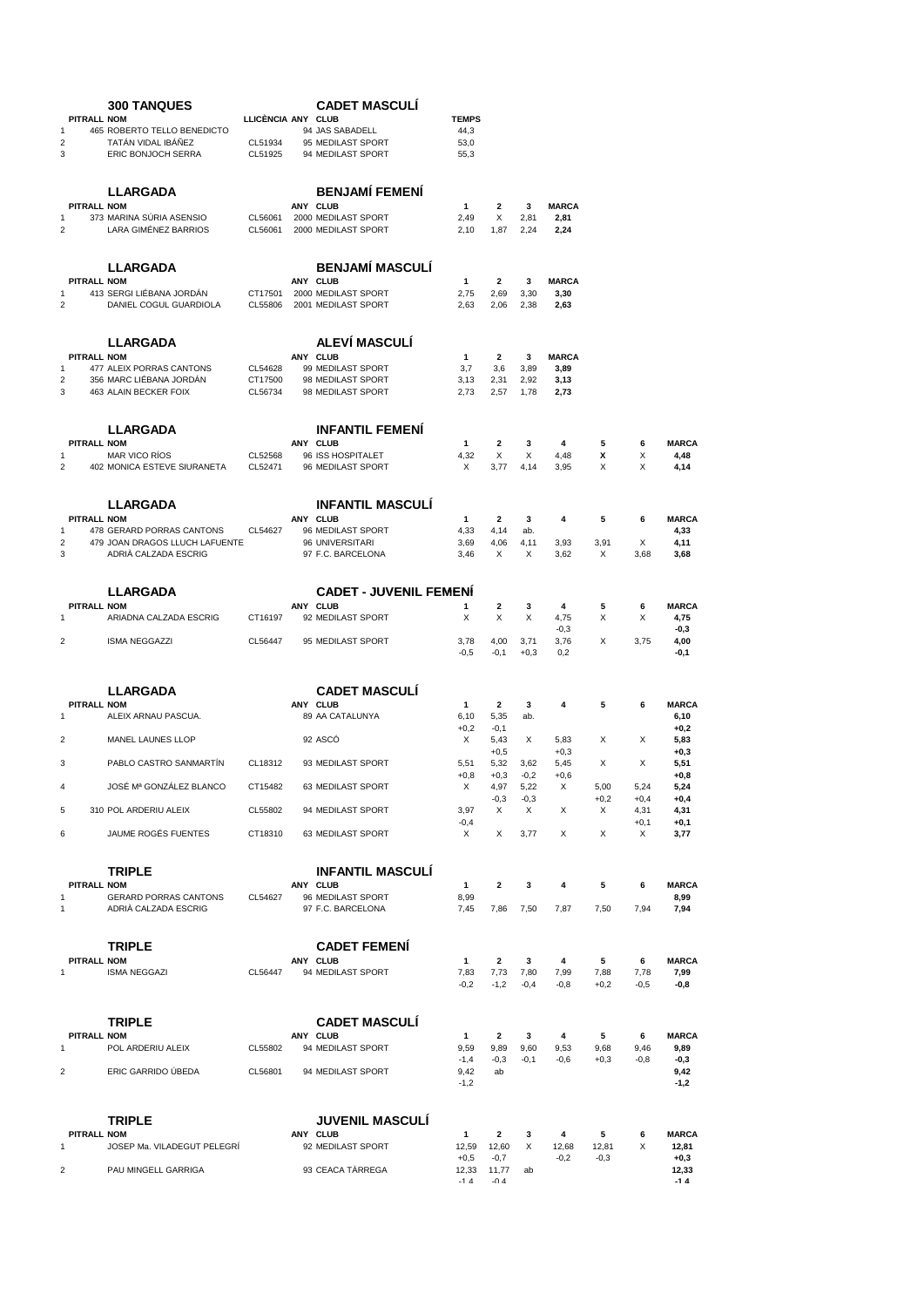|                    | PILOTA                                                |                               | <b>BENJAMI MASCULI</b>                     |                |                       |                |                |                |               |                       |
|--------------------|-------------------------------------------------------|-------------------------------|--------------------------------------------|----------------|-----------------------|----------------|----------------|----------------|---------------|-----------------------|
| PITRALL NOM        |                                                       | LLICÈNCIA ANY CLUB            |                                            | 1              | $\mathbf{2}$          | 3              | 4              | 5              | 6             | <b>MARCA</b>          |
| 1<br>2             | 464 PAU GODOY KARSESKA<br>500 DANIEL COGUL GUARDIOLA  | CL56057<br>CL55806            | 2001 MEDILAST SPORT<br>2001 MEDILAST SPORT | 21,78<br>19,74 | 28,03<br>X            | 24,09<br>16,22 | 32,06<br>21,20 | 30,63<br>17,60 | X<br>16,82    | 32,06<br>21,20        |
| 3                  | 413 SERGI LIÉBANA JORDÁN                              | CT17501                       | 2000 MEDILAST SPORT                        | 15,02          | 14,75                 | 17,43          | X              | X              | 11,60         | 17,43                 |
|                    |                                                       |                               |                                            |                |                       |                |                |                |               |                       |
|                    |                                                       |                               |                                            |                |                       |                |                |                |               |                       |
|                    | <b>PILOTA</b>                                         |                               | <b>BENJAMI FEMENI</b>                      |                |                       |                |                |                |               |                       |
| PITRALL NOM        | 372 LARA GIMÉNEZ BARRIOS                              | LLICÈNCIA ANY CLUB<br>CL56055 | 2000 MEDILAST SPORT                        | 1<br>16,48     | $\mathbf{2}$<br>16,12 | 3<br>15,40     | 4<br>14,45     | 5<br>13,88     | 6<br>14,44    | <b>MARCA</b><br>16,48 |
|                    | 373 MARINA SÚRIA ASENSIO                              | CL56061                       | 2000 MEDILAST SPORT                        | 11,16          | 9,63                  | 8,57           | 11,60          | Х              | 11,85         | 11,85                 |
|                    |                                                       |                               |                                            |                |                       |                |                |                |               |                       |
|                    |                                                       |                               |                                            |                |                       |                |                |                |               |                       |
| <b>PITRALL NOM</b> | <b>PES</b>                                            | LLICENCIA ANY CLUB            | ALEVÍ FEMENÍ                               | 1              | $\mathbf{2}$          | 3              | 4              | 5              | 6             | <b>MARCA</b>          |
|                    | 376 FÁTIMA NEGGAZI                                    | CL56448                       | 98 MEDILAST SPORT                          | 5,52           | 5,15                  | 3,71           | 4,92           | X              | 5,02          | 5,52                  |
|                    | 407 JOANA LUMBIERRES RUIZ                             | CL56732                       | 99 MEDILAST SPORT                          | 5,10           | 5,42                  | 4,76           | 5,28           | 5,38           | 4,86          | 5,42                  |
|                    |                                                       |                               |                                            |                |                       |                |                |                |               |                       |
|                    | <b>PES</b>                                            |                               | ALEVÍ MASCULÍ                              |                |                       |                |                |                |               |                       |
| <b>PITRALL NOM</b> |                                                       | LLICÈNCIA ANY CLUB            |                                            | 1              | $\overline{2}$        | 3              | 4              | 5              | 6             | <b>MARCA</b>          |
| 1                  | 412 MARC LIÉBANA JORDÁN                               | CT1750                        | 98 MEDILAST SPORT                          | 6,75           | 6,05                  | 6,89           | 6,74           | 6,07           | 7,19          | 7,19                  |
| $\overline{c}$     | 463 ALAIN BECKER FOIX                                 | CL56734                       | 98 MEDILAST SPORT                          | 5,61           | 5,37                  | 5,49           | 6,06           | 5,19           | X             | 6,06                  |
| 3                  | 477 ALEIX PORRAS CANTONS                              | CL54628                       | 99 MEDILAST SPORT                          | 5,18           | 4,63                  | 5,02           | 5,13           | 5,61           | X             | 5,61                  |
| 4                  | 473 AYUP JAMAI ABDERACHID                             |                               | 99 ESBUFECS                                | 4,21           | 4,31                  | X              | 4,90           | Х              | 4,84          | 4,90                  |
|                    |                                                       |                               |                                            |                |                       |                |                |                |               |                       |
|                    | <b>PES</b>                                            |                               | <b>INFANTIL FEMENI</b>                     |                |                       |                |                |                |               |                       |
| PITRALL NOM        |                                                       | LLICÈNCIA ANY CLUB            |                                            | 1              | 2                     | 3              | 4              | 5              | 6             | <b>MARCA</b>          |
| 1                  | 492 MAR VICO RIOS                                     | CL52568                       | 96 ISS L'HOSPITALET                        | х              | X                     | X              | X              | 9,29           | 9,18          | 9,29                  |
|                    | 480 ESTELA PELLICER RAYA                              | CL52438                       | 96 ISS HOSPITALET                          | X              | X                     | X              | 7,66           | 8,47           | 8,20          | 8,47                  |
|                    |                                                       |                               |                                            |                |                       |                |                |                |               |                       |
|                    |                                                       |                               |                                            |                |                       |                |                |                |               |                       |
|                    | <b>PES</b>                                            |                               | <b>INFANTIL MASCULI</b>                    |                |                       |                |                |                |               |                       |
| <b>PITRALL NOM</b> |                                                       | LLICÈNCIA ANY CLUB            |                                            | 1              | $\mathbf{2}$          | 3              | 4              | 5              | 6             | <b>MARCA</b>          |
| 1                  | 479 JOAN DRAGOS LLUCH LAFUENTE                        |                               | 96 UNIVERSITARI                            | 11.48          | 11,11                 | X              | 11,36          | X              | 11,64         | 11,64                 |
|                    |                                                       |                               |                                            |                |                       |                |                |                |               |                       |
|                    | <b>PES</b>                                            |                               | <b>CADET FEMENI</b>                        |                |                       |                |                |                |               |                       |
| <b>PITRALL NOM</b> |                                                       | LLICÈNCIA ANY CLUB            |                                            | 1              | 2                     | 3              | 4              | 5              | 6             | <b>MARCA</b>          |
| 1                  | 475 MARIAN BLANCH MORRISSEY                           |                               | 95 AA CATALUNYA                            | 8,25           | X                     | 8,02           | X              | 7,87           | X             | 8,25                  |
|                    |                                                       |                               |                                            |                |                       |                |                |                |               |                       |
|                    | <b>PES</b>                                            |                               | <b>CADET MASCULI</b>                       |                |                       |                |                |                |               |                       |
| PITRALL NOM        |                                                       | LLICÈNCIA ANY CLUB            |                                            | 1              | 2                     | 3              | 4              | 5              | 6             | <b>MARCA</b>          |
| 1                  | 375 ARNAU OLIVARES DOMÉNECH                           | CL56797                       | 94 MEDILAST SPORT                          | 11,81          | 12,39                 | 11,65          | 11,88          | 12,04          | 11,89         | 12,39                 |
| 2<br>3             | 481 LLUIS VALERO CANO<br>313 KILIAN GARCIA SIERRA     | CT18541                       | 94 C.A. MANRESA<br>94 MEDILAST SPORT       | х              | 11,06                 | 10,64          | 11,28<br>10,93 | 11,38<br>9,93  | 10,09<br>9,62 | 11,38                 |
| 4                  | 429 CARLES HERRERO REÑÉ                               |                               | 94 CEACA TÀRREGA                           | 10,49<br>9,97  | 9,99<br>9,97          | Х<br>X         | 10,32          | X              | 9,80          | 10,93<br>10,32        |
| 5                  | 322 GUILLEM ROGÉS VALLES                              | CL54435                       | 95 MEDILAST SPORT                          | 8,53           | 8,44                  | 8,13           | 8,88           | 7,90           | 8,40          | 8,88                  |
| 6                  | 326 TATÁN VIDAL IBÁÑEZ                                | CL51934                       | 95 MEDILAST SPORT                          | Х              | Х                     | X              | 7,07           | 7,97           | 8,04          | 8,04                  |
| $\overline{7}$     | 474 RICARD LLOP CANCER                                |                               | 95 NASTIC TARRAGONA                        | 6,81           | 6,92                  | 6,10           | 6,24           | 7,09           | 6,69          | 7,09                  |
|                    |                                                       |                               |                                            |                |                       |                |                |                |               |                       |
|                    | <b>DISC</b>                                           |                               | <b>ALEVÍ MASCULÍ</b>                       |                |                       |                |                |                |               |                       |
| PITRALL NOM        |                                                       | LLICÈNCIA ANY CLUB            |                                            | $\mathbf 1$    | 2                     | 3              | 4              | 5              | 6             | <b>MARCA</b>          |
| 1                  | 412 MARC LIÉBANA JORDÁN                               | CT1750                        | 98 MEDILAST SPORT                          | 21,51          | 25,86                 | 25,75          | X              | X              | 23,80         | 25,86                 |
| 2                  | 477 ALEIX PORRAS CANTONS                              | CL54628                       | 99 MEDILAST SPORT                          | 16,13          | 17,35                 | 13,33          | 13,33          | 10,08          | 15,60         | 17,35                 |
| 3                  | 463 ALAIN BECKER FOIX                                 | CL56734                       | 98 MEDILAST SPORT                          | Х              | Х                     | 12,45          | 12,18          | X              | 11,84         | 12,45                 |
|                    |                                                       |                               |                                            |                |                       |                |                |                |               |                       |
|                    | <b>DISC</b>                                           |                               | <b>CADET FEMENI</b>                        |                |                       |                |                |                |               |                       |
| PITRALL NOM        |                                                       | LLICÈNCIA ANY CLUB            |                                            | 1              | 2                     | 3              | 4              | 5              | 6             | <b>MARCA</b>          |
| 1                  | 475 MARIAN BLANCH MORRISSEY                           |                               | 95 AA CATALUNYA                            | X              |                       | 26,08 25,80    | 24,09          | 28,68          | X             | 28,68                 |
| 2<br>3             | 416 JÚLIA COBA MAURICI<br>495 CRISTINA REAL ZARZA     | CL54629<br>CL54630            | 95 MEDILAST SPORT<br>95 MEDILAST SPORT     | 21,73<br>х     | 25,69<br>16,81        | 22,58<br>17,81 | 24,36<br>16,95 | 25,73<br>14,37 | 22,95<br>Х    | 25,73<br>17,81        |
|                    |                                                       |                               |                                            |                |                       |                |                |                |               |                       |
|                    |                                                       |                               |                                            |                |                       |                |                |                |               |                       |
|                    | <b>DISC</b>                                           |                               | <b>CADET MASCULI</b>                       |                |                       |                |                |                |               |                       |
| PITRALL NOM<br>1   | 481 LLUIS VALERO CANO                                 | LLICÈNCIA ANY CLUB            | 94 C.A. MANRESA                            | 1<br>36,42     | 2<br>X                | 3<br>X         | 4<br>X         | 5<br>37,83     | 6<br>23,95    | <b>MARCA</b><br>37,83 |
| 2                  | 313 KILIAN GARCIA SIERRA                              | CT18541                       | 94 MEDILAST SPORT                          | X              | х                     | X              | 35,51          | X              | Х             | 35,51                 |
| 3                  | 429 CARLES HERRERO REÑÊ                               |                               | 94 CEACA TARREGA                           | 30,27          | X                     | X              | X              | 26,97          | Х             | 30,27                 |
| 4                  | 322 GUILLEM ROGÉS VALLES                              | CL54435                       | 95 MEDILAST SPORT                          | 29,71          | 31,38                 | X              | 29,50          | 25,12          | X             | 29,71                 |
| 5<br>6             | 375 ARNAU OLIVARES DOMÉNECH<br>474 RICARD LLOP CÁNCER | CL56797                       | 94 MEDILAST SPORT<br>95 NASTIC TARRAGONA   | X<br>23,14     | X<br>X                | X<br>X         | 21,37          | 24,31<br>X     | 26,63<br>X    | 26,63                 |
|                    |                                                       |                               |                                            |                |                       |                | 24,52          |                |               | 24,52                 |
|                    |                                                       |                               |                                            |                |                       |                |                |                |               |                       |
|                    | <b>ALCADA</b>                                         |                               | <b>BENJAMI FEMENI</b>                      |                |                       |                |                |                |               |                       |
| PITRALL NOM        |                                                       |                               | ANY CLUB                                   | 0,85           | 0,90                  | 0,95           | 1,00           | 1,05           | <b>MARCA</b>  |                       |
| 1                  | 372 LARA GIMENEZ BARRIOS                              | CL56055                       | 2000 MEDILAST SPORT                        | 0              | $X-0$                 | 0              | $X-0$          | <b>XXX</b>     | 1,00          |                       |
|                    |                                                       |                               |                                            |                |                       |                |                |                |               |                       |
|                    | <b>ALÇADA</b>                                         |                               | <b>BENJAMI MASCULI</b>                     |                |                       |                |                |                |               |                       |
| PITRALL NOM        |                                                       |                               | ANY CLUB                                   | 0,85           | 0,90                  | 0,95           | 1,00           | <b>MARCA</b>   |               |                       |
| 1                  | 413 SERGI LIEBANA JORDAN                              | CT17501                       | 2000 MEDILAST SPORT                        | 0              | $X-X-X$               |                |                | 0,85           |               |                       |